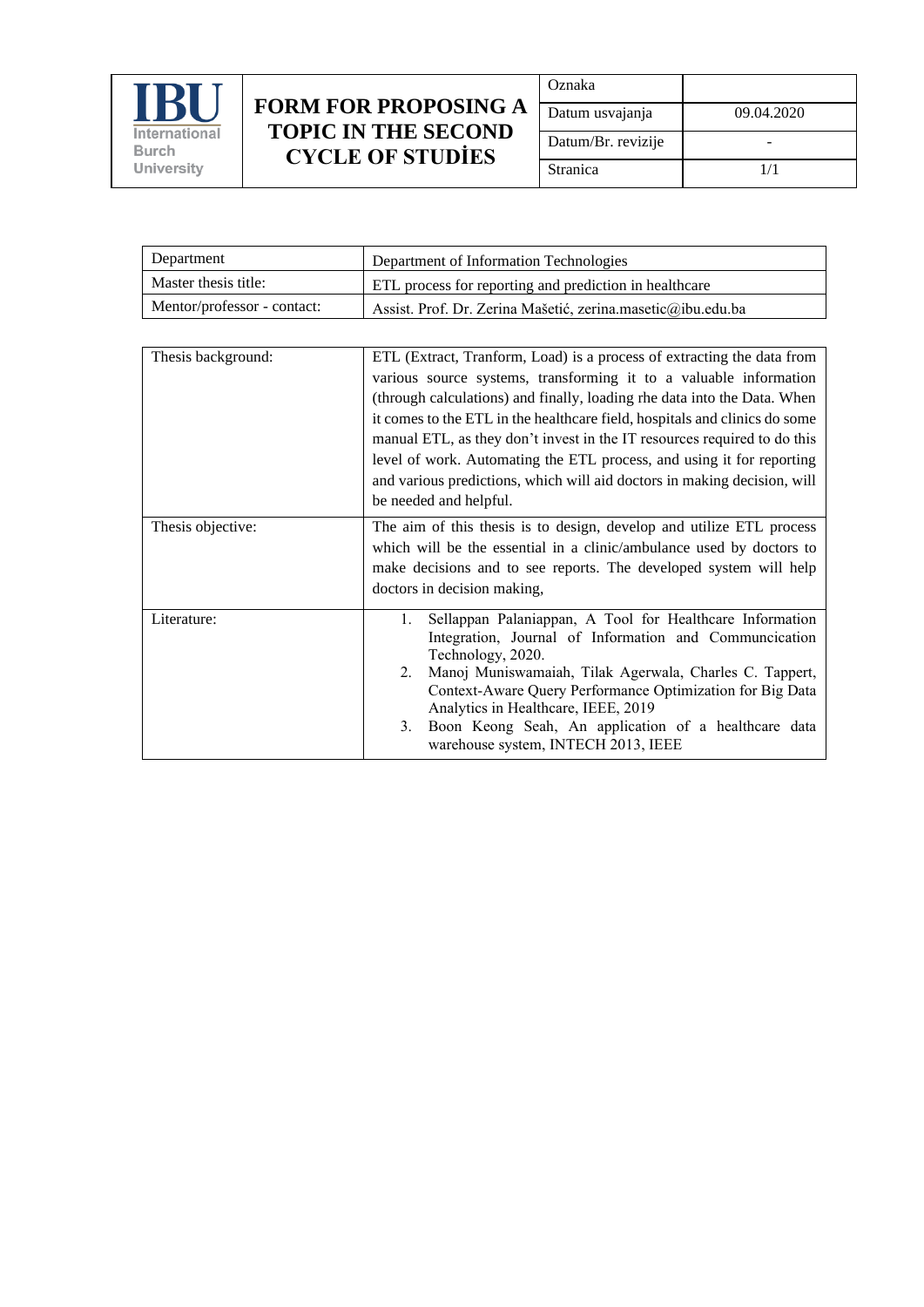

| Oznaka             |            |
|--------------------|------------|
| Datum usvajanja    | 09.04.2020 |
| Datum/Br. revizije |            |
| Stranica           | 1/1        |

| Department                  | Department of Information Technologies                      |
|-----------------------------|-------------------------------------------------------------|
| Master thesis title:        | Analysis and prediction of customer's buying behavior       |
| Mentor/professor - contact: | Assist. Prof. Dr. Zerina Mašetić, zerina.masetic@ibu.edu.ba |

| Prediction of the customer's buying behavior can be done from many                                                                                                                                                                                                                                                                                                                                                                                                                                                                                                                                                                                                                                                                                                               |
|----------------------------------------------------------------------------------------------------------------------------------------------------------------------------------------------------------------------------------------------------------------------------------------------------------------------------------------------------------------------------------------------------------------------------------------------------------------------------------------------------------------------------------------------------------------------------------------------------------------------------------------------------------------------------------------------------------------------------------------------------------------------------------|
| perspectives. The growth of the Internet has resulted in the growth of the                                                                                                                                                                                                                                                                                                                                                                                                                                                                                                                                                                                                                                                                                                       |
| online shopping. Having in mind that shopping can be finished in a few                                                                                                                                                                                                                                                                                                                                                                                                                                                                                                                                                                                                                                                                                                           |
| clicks has attracted customers to change in-store shopping with online                                                                                                                                                                                                                                                                                                                                                                                                                                                                                                                                                                                                                                                                                                           |
| shopping. Moreover, the recent pandemic situation has contibuted to the                                                                                                                                                                                                                                                                                                                                                                                                                                                                                                                                                                                                                                                                                                          |
| online shopping much. The proper analysis of the customer behavior and                                                                                                                                                                                                                                                                                                                                                                                                                                                                                                                                                                                                                                                                                                           |
| further prediction of it will help online business organization in offering                                                                                                                                                                                                                                                                                                                                                                                                                                                                                                                                                                                                                                                                                                      |
| personalized Web support to achieve sales goals including increasing the                                                                                                                                                                                                                                                                                                                                                                                                                                                                                                                                                                                                                                                                                                         |
| conversion rate, or enhancing the customer experience in real time.                                                                                                                                                                                                                                                                                                                                                                                                                                                                                                                                                                                                                                                                                                              |
| The main research objective of the thesis is to analyze the buying                                                                                                                                                                                                                                                                                                                                                                                                                                                                                                                                                                                                                                                                                                               |
| behavior within one region based on the age groups, which will give the                                                                                                                                                                                                                                                                                                                                                                                                                                                                                                                                                                                                                                                                                                          |
| insight into what each age group buys, during which day period, what                                                                                                                                                                                                                                                                                                                                                                                                                                                                                                                                                                                                                                                                                                             |
| quantity and prices, etc. The results will help marketing agencies in                                                                                                                                                                                                                                                                                                                                                                                                                                                                                                                                                                                                                                                                                                            |
| placing the right ad to the right target at the right time.                                                                                                                                                                                                                                                                                                                                                                                                                                                                                                                                                                                                                                                                                                                      |
| Elina Kytö, Markus Virtanen, SariMustonen, From intention to<br>1.<br>action: Predicting purchase behavior with consumers' product<br>expectations and perceptions, and their individual properties,<br>Food Quality and Preference, 2019<br>Vijayaraghavan et al., Dynamic prediction of online shopper's<br>2.<br>a combination<br>intent<br>using<br>of prediction<br>models,<br>US10373177B2, 2019<br>Martinez et al., A machine learning framework for customer<br>3.<br>purchase prediction in the non-contractual setting, European<br>Journal of Operational Research, 2020<br>Sujoy Bag, Manoj Kumar Tiwari, Felix T.S.Chan, Predicting<br>4.<br>the consumer's purchase intention of durable goods: An<br>attribute-level analysis, Journal of Business Research, 2019 |
|                                                                                                                                                                                                                                                                                                                                                                                                                                                                                                                                                                                                                                                                                                                                                                                  |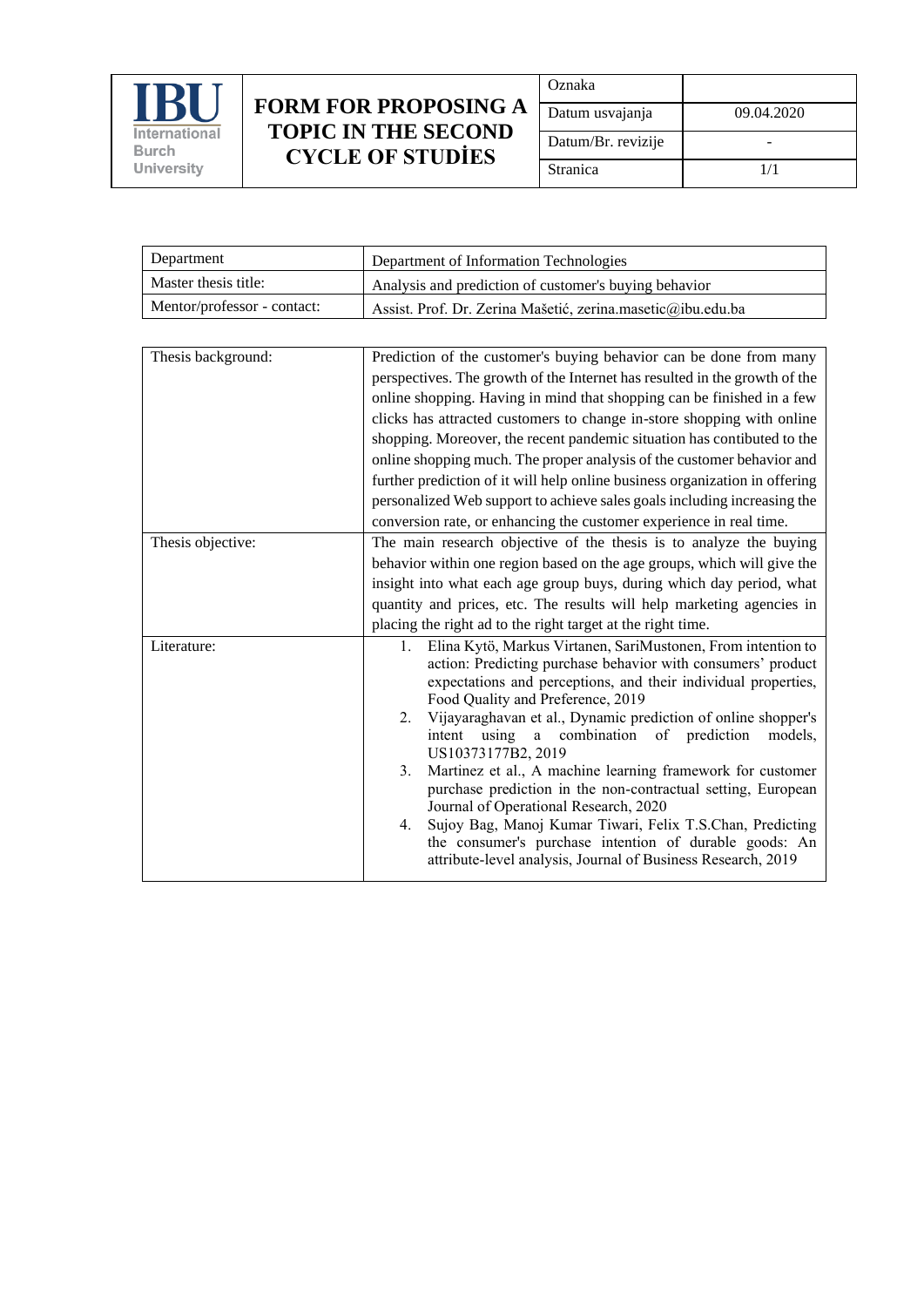

| Oznaka             |            |
|--------------------|------------|
| Datum usvajanja    | 09.04.2020 |
| Datum/Br. revizije |            |
| Stranica           | 1/1        |

| Department                  | Department of Information Technologies                      |
|-----------------------------|-------------------------------------------------------------|
| Master thesis title:        | Wind power prediction using machine learning techniques     |
| Mentor/professor - contact: | Assist. Prof. Dr. Zerina Mašetić, zerina.masetic@ibu.edu.ba |
| $Commentor - contact:$      | Assist. Prof. Dr. Mirza Šarić, mirza.saric@ibu.edu.ba       |

| Thesis background: | The sustainable integration of wind power into the electricity grid                                                                          |
|--------------------|----------------------------------------------------------------------------------------------------------------------------------------------|
|                    | requires a precise prediction method. In this work, we investigate the use                                                                   |
|                    | of machine learning ensembles for wind power prediction. Together                                                                            |
|                    | with the weather predictions, machine learning algorithms could be an                                                                        |
|                    | appropriate approach for it, as they are well suited to short-term                                                                           |
|                    | predictions with forecast horizons up to a few hours, especially with                                                                        |
|                    | spatio-temporal information. The selection of the right machine learning                                                                     |
|                    | algorithm and parameters for wind power prediction might not be easy                                                                         |
|                    | as the results need to fulfill actual energy markets needs.                                                                                  |
|                    |                                                                                                                                              |
| Thesis objective:  | The main research objective is to predict the wind power based on the                                                                        |
|                    | previous measurements of wind features, such as speed and direction,                                                                         |
|                    | using machine learning techniques.                                                                                                           |
| Literature:        | Ziqiao Liu, Yih-Huei Wan, Wind Power Plant Prediction by<br>Using Neural Networks, IEEE Energy Conversion Conference<br>and Exposition, 2012 |
|                    | Clifton et al., Using machine learning to predict the wind<br>2.<br>turbine power output, Enviromental Research Letters, 2013                |
|                    | Justin Heinermann, Oliver Kramer, Machine learning<br>3.                                                                                     |
|                    | ensembles for wind power prediction, Renewable Energy, 2016                                                                                  |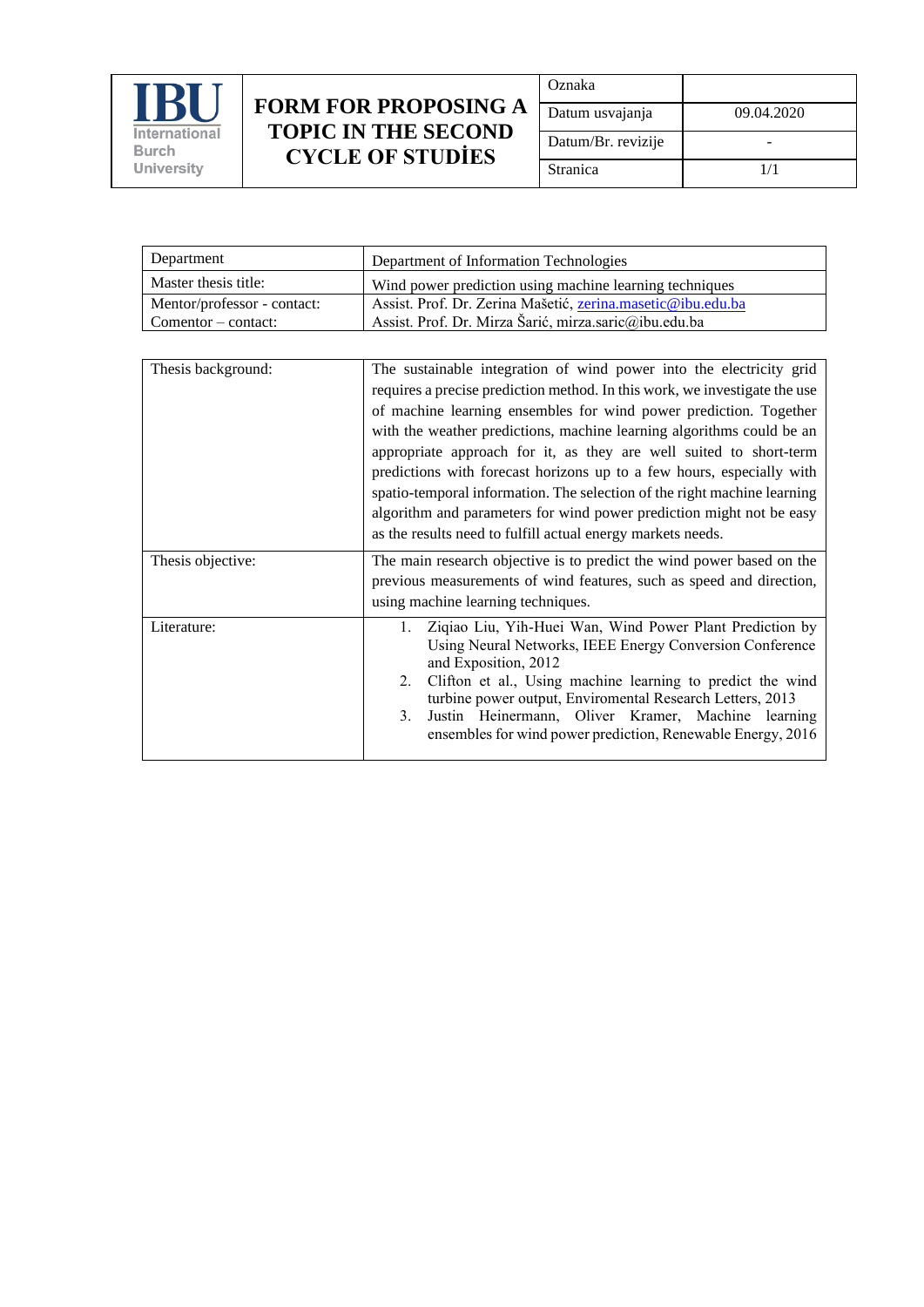

| Oznaka             |            |
|--------------------|------------|
| Datum usvajanja    | 09.04.2020 |
| Datum/Br. revizije |            |
| Stranica           | 1/1        |

| Department                  | Department of Information Technologies                          |
|-----------------------------|-----------------------------------------------------------------|
| Master thesis title:        | Computational Model for Text Similarity in the Turkish Language |
| Mentor/professor - contact: | Assist. Prof. Dr. Zerina Mašetić, zerina.masetic@ibu.edu.ba     |

| Thesis background: | Text similarity is one of the important tasks in natural language          |
|--------------------|----------------------------------------------------------------------------|
|                    | processinh (NLP). For example, search engines need to model the            |
|                    | relevance of a document to a query, beyond the overlap in words            |
|                    | between the two. Moreover, question-and-answer sites sneed to              |
|                    | determine whether a question has already been asked before. A wide         |
|                    | range of the methods could be applied to find the similarity in the        |
|                    | meaning between words, such as: baselines, word mover's distance,          |
|                    | smooth inverse frequency,                                                  |
|                    |                                                                            |
| Thesis objective:  | The research objetive of this thesis is to develop the text similarity     |
|                    | system for turkish language. This system will allow teachers to compare    |
|                    | and evaluate the students' works, especially in the online examination     |
|                    | approach. However, the application of such system is much wider.           |
| Literature:        | Yves Peirsman, Comparing Sentence Similarity Methods, 2018<br>$\mathbf{L}$ |
|                    | Kowser et al., Study on Text Similarity Measure Algorithms<br>2.           |
|                    | For English Language, Master's thesis, 2019                                |
|                    | Wael H. Gomaa, Aly A. Fahmy, A Survey of Text Similarity<br>3.             |
|                    | Approaches, International Journal of Computer Applications,                |
|                    | 2013                                                                       |
|                    | de Souza J.V.A., Oliveira L.E.S.E., Gumiel Y.B., Carvalho<br>4.            |
|                    | D.R., Moro C.M.C. (2020) Exploiting Siamese Neural                         |
|                    | Networks on Short Text Similarity Tasks for Multiple Domains               |
|                    | and Languages. In: Quaresma P., Vieira R., Aluísio S., Moniz               |
|                    | H., Batista F., Gonçalves T. (eds) Computational Processing of             |
|                    | the Portuguese Language. PROPOR 2020. Lecture Notes in                     |
|                    | Computer Science, vol 12037. Springer, Cham                                |